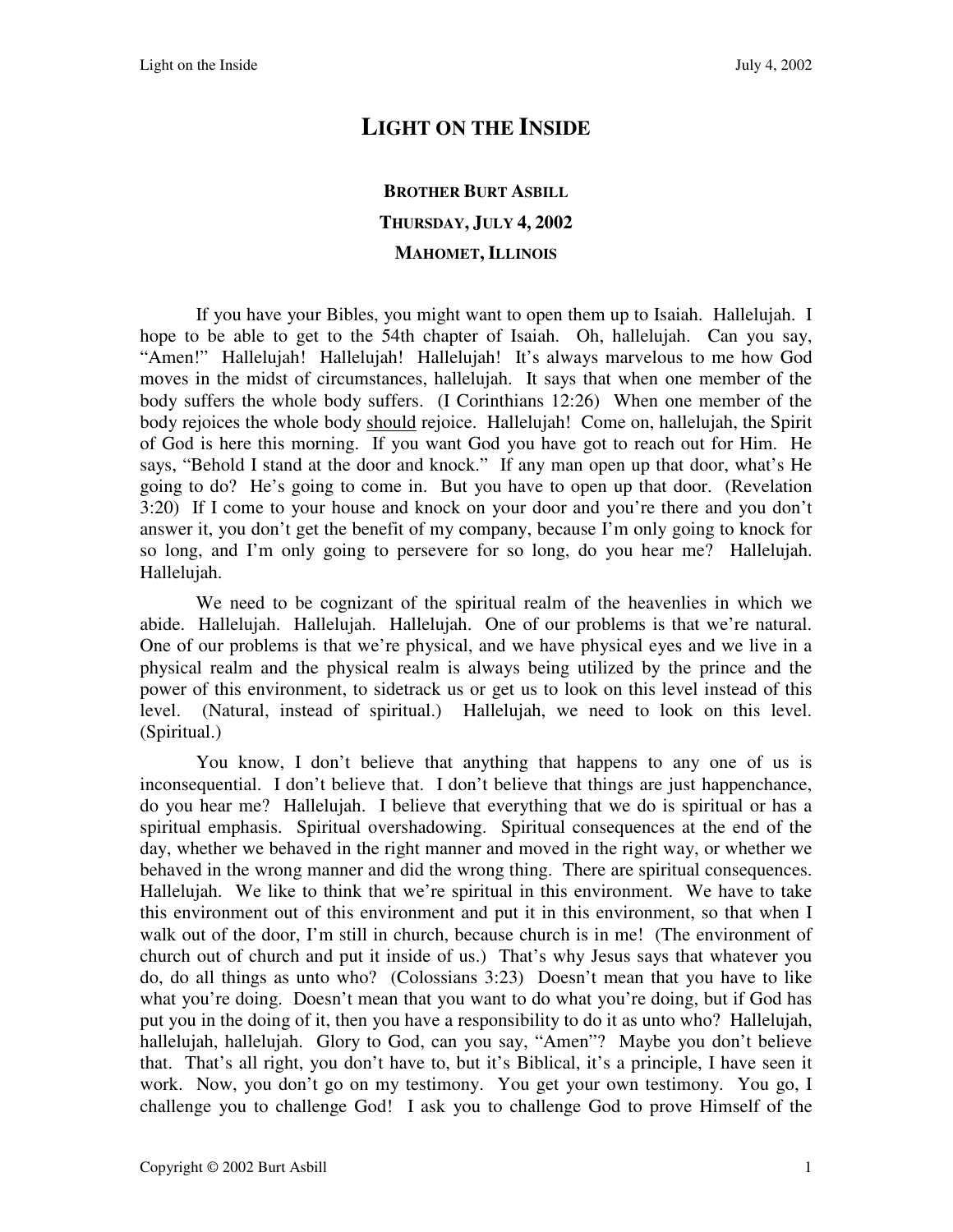spiritual reality of what I'm saying. Hallelujah. Hallelujah. Then when it starts to happen, you had better start putting to work those spiritual principles that govern that realm, do you hear me? Hallelujah.

Isaiah 54. Hallelujah. You know, this chapter, as I think about it, is a good chapter, I meditate on it, I would like to be able to meditate on it more often because it reminds me of farming. And you know, you're going to hear a lot about farming when I'm ministering the Word these days because that's what I'm doing. I did some farming many years ago for my dad and for a number of years we farmed peaches and almonds that's "aamonds" for you Californians. Not "allmonds" but "aamonds." There's a little saying that we have in the almond business and that was that they were "almonds" on the trees and they were "aamonds" on the ground. The reason for that is that we shook the "L" out of them. That's what God is doing to you and I, but it's not the "L" that He's shaking. In Hebrews it says, "Yet once more will I do" what? I'm sorry, I didn't hear you. Well, not everybody believes that. Turn over there to Hebrews, keep your finger in chapter 54, and let us read from the 12th chapter of Hebrews and let's begin at the 23rd verse: it says, *To the general assembly and the church of the firstborn* - that would be to you and I, would you not agree? Do you believe that you are a part of the general assembly of God? Do you believe that? Hallelujah. Do you believe that you're the church of the firstborn? My goodness, this is climbing uphill today. Hallelujah. Well, then, if that is true then what it says is pertinent to you and I. It's not pertinent just to a New Testament church that was in existence in the days of the apostles. It's not something that's written for the admonition of that church and that dispensation. It is something that is pertinent, something that has been preserved, something that is written and something that is to be read by you and I because we fit in the mold that it's speaking about. Hallelujah. If you don't believe that, go into Romans. Hallelujah.

*In heaven and to God the judge of all and to the spirits of just men made perfect.* Oh yes, I want to be part of that company. Do you want to be a part of that company? Say, "Amen," if you want to be a part of that company.

*And to Jesus the mediator of the new covenant and to the blood of sprinkling that speaketh better things than that of the blood of Abel.* Hallelujah. Now, you know what the blood of Abel spoke, right? You know that. Well, if you don't know, I'll tell you anyway. Vengeance. It says, "Your brother's blood cries out from the ground for vindication or vengeance." (Genesis 4:10) There was a recompense that it was making with regard to the act that was perpetrated against him by Cain. Hallelujah. Hallelujah. It says that Jesus, Yeshua, is the mediator of a new covenant that has a sprinkling of blood that speaketh better things. What are the better things? Do you know what the better things are? It's in Corinthians, one of the Corinthians letters, and it talks about, *seeing therefore he has given us this ministry of reconciliation.* (II Corinthians 5:18) Hallelujah! You and I have a ministry of reconciliation. That means there's something that has been given to us that has in it the substance of power, the substance of strength and vitality, that vitality that was in Christ Jesus. Hello. We don't use our power. We don't use our covenant relationship with God. We'd rather trust doctors, prescriptions, herbs, or whatever else that there is out there, or we would rather talk something about something to somebody than talk in the manner of the thing to God and do something in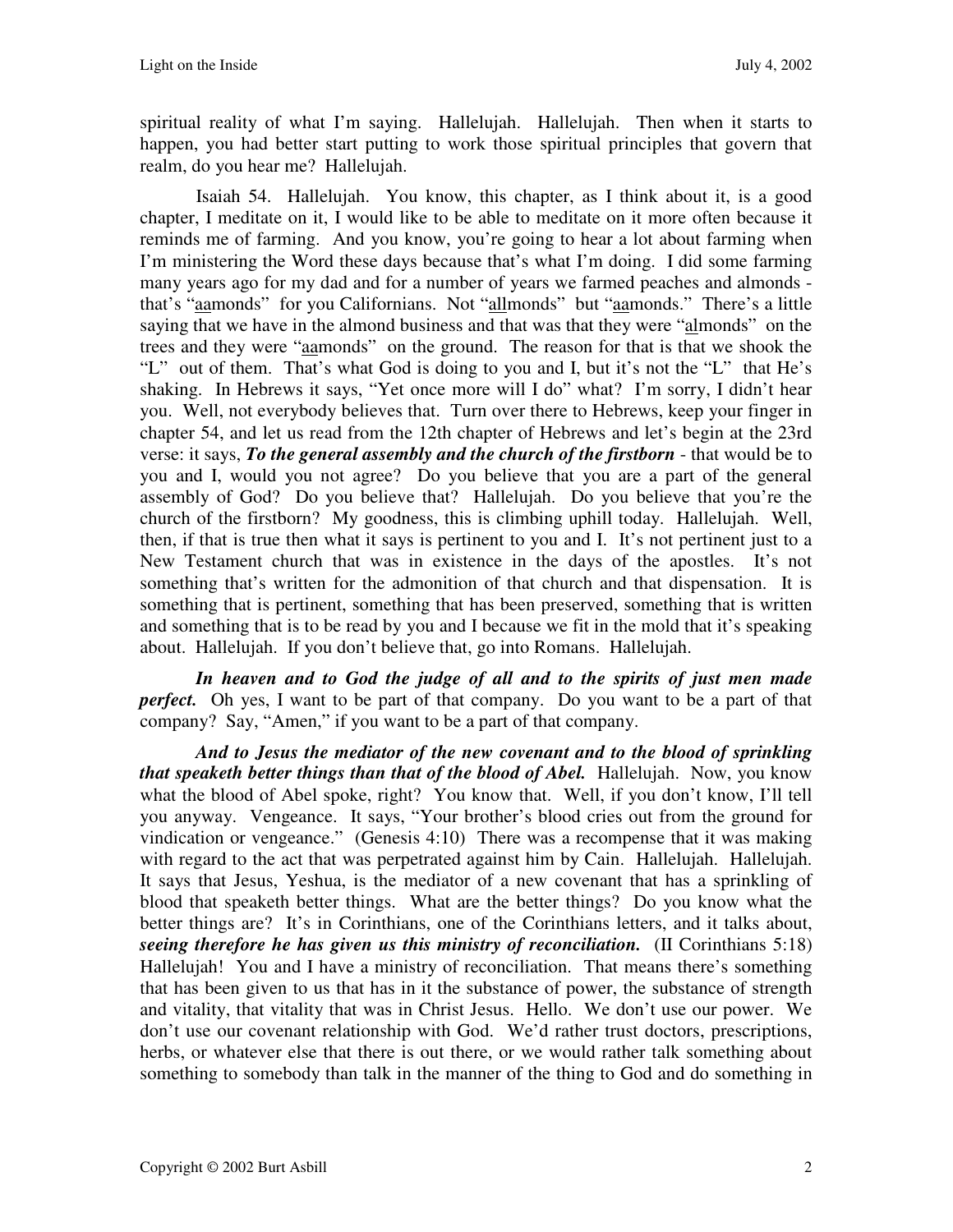the spiritual realm that is for the purpose of redeeming. This is what He's talking about when He's talking about the blood that speaketh better things than the blood of Abel!

Let us go on. *See that you refuse not him that speaketh.* (Hebrews 11:25) Hello, hello. Something is being spoken. We are sitting here today - you're listening to me - but it is not me you're listening to and it's not really necessarily the thing that I'm speaking. There is something in the realm of the heavens, a Word of God that is God. Hallelujah. John 1:1, *In the beginning was the word and the word was with God and the word was* what? It *was God.* That "word" in John 1 is the "word" in Hebrews that speaks in the realm of the heavenlies! Hallelujah! It was the "word" that was spoken in the very beginning that said, "Let there be light." Hallelujah. That's redemptive! Do you know that Genesis 1 is not just necessarily the story of the beginning of the world in a natural sense, in a natural arena, in a natural place, with natural things? It's the story of redemption! It says that chaos, do you know what chaos is? How many of you have ever been in a chaotic situation? How many of you have ever been confused? How many of you have ever been disoriented? How many of you have ever been baffled as to what decision, "Shall I go left, should I go right, which way should I go? Was I right, was I wrong?" How many of you spend a whole lot of time on hindsight? Hallelujah. We're talking about the realm of the heavenlies and a Word that is in the realm of the heavenlies that not only has been spoken, but it is speaking, and will speak more tomorrow!

Hallelujah, did you know that your salvation is progressive? Boy I'm sure glad that I got delivered from the Baptist Church. Boy, am I glad I got delivered from the Baptist church. No amens out there. You're not happy that I got delivered from the Baptist Church. You probably want me back in the Baptist Church! (Congregation says, "NO!") Hallelujah. You know, it was the Word of God that came to me in the Baptist mentality in the midst of Baptist doctrine! Now, you know, I don't really have it in for the Baptist people per se, it's the Baptist Convention. Men who have set themselves up as God. You know, when He delivered me out of the Baptists I didn't run into God, I ran into the Assembly's. I found out my condition was just as bad! Hallelujah. Hallelujah.

See that you refuse not him that speaketh. How many of you wish that you could hear God? Well? I think that God talks to us all the time and I don't know that we always want to hear what God has to say. Do you think that your flesh is any different than the children of Israel? Do you know that they slew every prophet? Hello. Do you know that they slew every prophet? (Matthew 23:30-31) They not only slew them, but they went into the temple to finish them off! Hallelujah! How about the story of the, was he an Edomite? Not one of the mighty men of Saul would raise their hand, it took an Edomite to rise up and to smite the priest of the Lord. (I Samuel 22:18) Hallelujah. You know, hearing God is dangerous! I don't know whether we should put a label on it - that hearing God could be hazardous to your carnal self! Hello. "Take at your own risk and with a knowledge and with an awareness that what you're taking is going to kill you!!" Hallelujah. Hallelujah. Hallelujah. Well, you know, I didn't get delivered from the Assembly's, I got kicked out. I guess that's deliverance. They gave me the right foot of fellowship.

*See that you refuse not him that speaketh for if they escape not who refuse him that spake on earth how much more shall not we escape. If we turn away from him that speaketh from heaven*, present tense. (Hebrews 11:25) Hello. It's not past tense,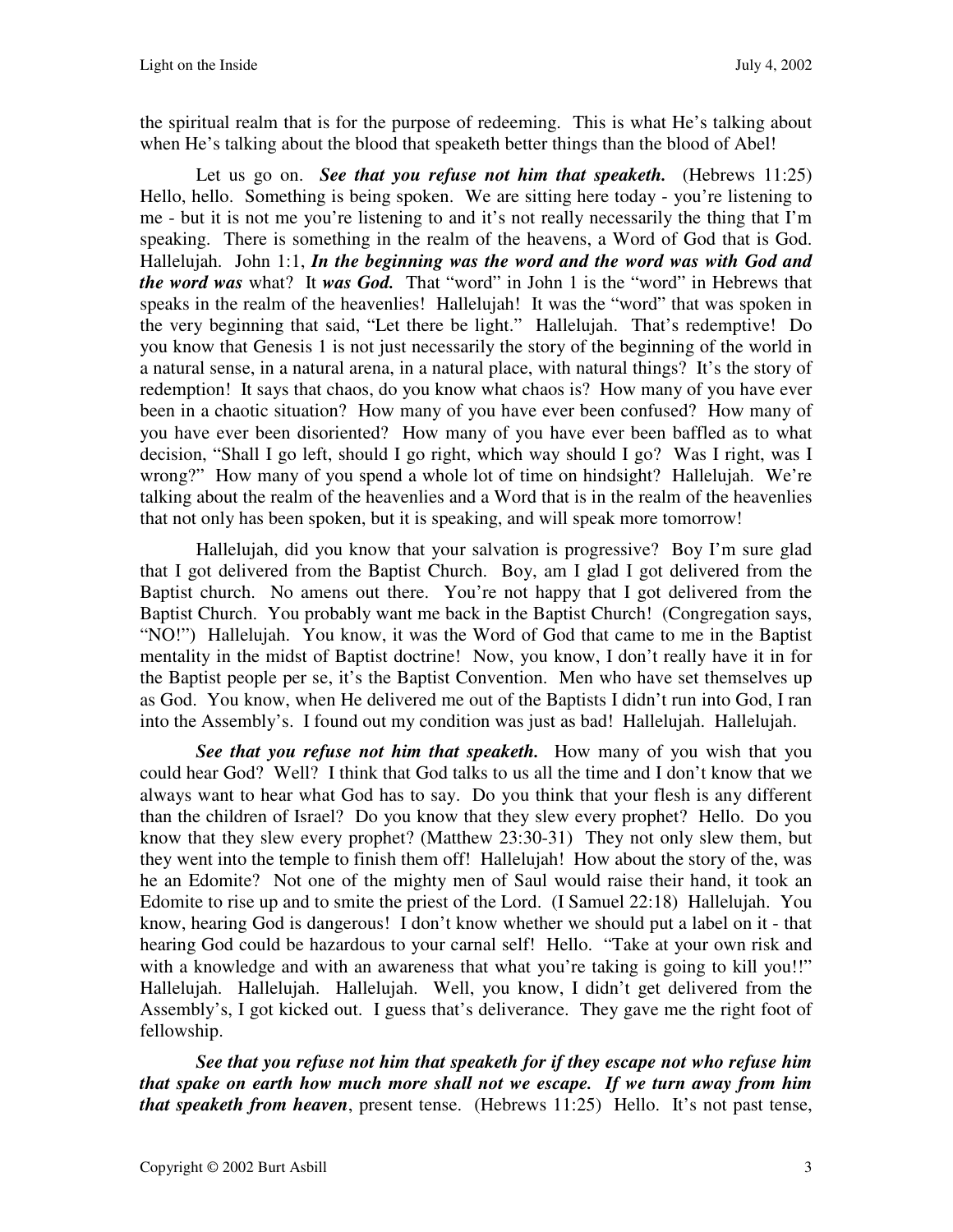it's present tense. It means that He was speaking and what He was speaking, He is now speaking in this arena and to a people who have ears to hear, eyes to see. I think one of the prayers the church should have is, "God, give me hearing ears and seeing eyes." Hello. Because, you know, religiousness has a way of making you blind and deaf. Too bad it doesn't make you dumb. But it seems the more religious you get, the more you talk. Hallelujah. Hallelujah.

It says, *whose voice then shook the earth and now he has promised saying yet more I will shake not only earth but also the heaven.* This Word, this Word, this Logos, this Rhema, Logos that became Rhema, come on, Hallelujah. It means that *yet once more signifying the removing of those things that are shakable.* Now, I changed the word from "shaken" to "shakable." Hello. If that offends you, forgive me. But it's past, present, and future. *As of things that are made, that those things which cannot be shaken shall remain. Wherefore we receive a kingdom which cannot be moved.* Can you say, "Amen"? Well, if you can't say, "Amen," you're going to say, "Amen," one day if you persevere long enough. Hallelujah.

Hallelujah. One of the remarkable traits about some of the saints is that they went looking for trouble. Paul amazes me. The man had a tenacity to get into the midst of the fire. If he wasn't being kindled or burning, hallelujah, he wasn't happy, he wasn't satisfied, he didn't have the contentment that he was doing a good job. Hallelujah. Boy, that's an attitude that's foreign. *Wherefore we received the kingdom which cannot be moved, let us have grace were by we may serve God acceptably.* Your acceptability isn't determined by your position or your perspective. Hello. You have nothing to do with that acceptability, as far as what your personal idea is with regard to what is acceptable. Acceptability is something that is assessed from this level. (Vertically - between you and God.) Hello. "Well done, thou good and faithful servant." You know, the man that had 10 talents probably thought the man with five and surely the man with one, were not doing well with what all they had. Who knows, he may have been offering all of the advice in the world. "Well, you're just not playing the market right." Hello. Acceptability, or the man who had the five, looking at the ten. (Matthew 25) Of course, you never do that, do you? You never look at those that are around you that seemingly are prosperous, or successful, or moving in the things of the Lord, or just happy and contented people and say, "Boy, I wish I could be like that, I wish I had what they have, I wish I was in that position, was in that place." That perception is often times this level (natural), not this level (spiritual). Hello. Hallelujah. We're not given, in the aspect of the parable, the human element of the individuals involved. You and I have to work out the reality of the parable in the nitty gritty. You and I have to have the pressure of discontentment and dissatisfaction and of the lack of faith and maybe the lack of hope and the physical suffering, and all the things that are pertinent to this realm in that environment. We have to come to grips with the reality of the principle that is in here (the Bible) that says, *faith cometh by hearing, and hearing by the word of God.*  (Romans 10:17) Or, *faith is the substance of things hoped for*! (Hebrews 11:1) Hallelujah! Loose! Loose! Loose! Hallelujah.

Well, I started to talk to you about farming. I didn't forget it. Hallelujah. Farming is a lot of hard work. I'm in the midst of it during this season with all of these weeds. You know, you chop them down and they grow up behind you. You turn around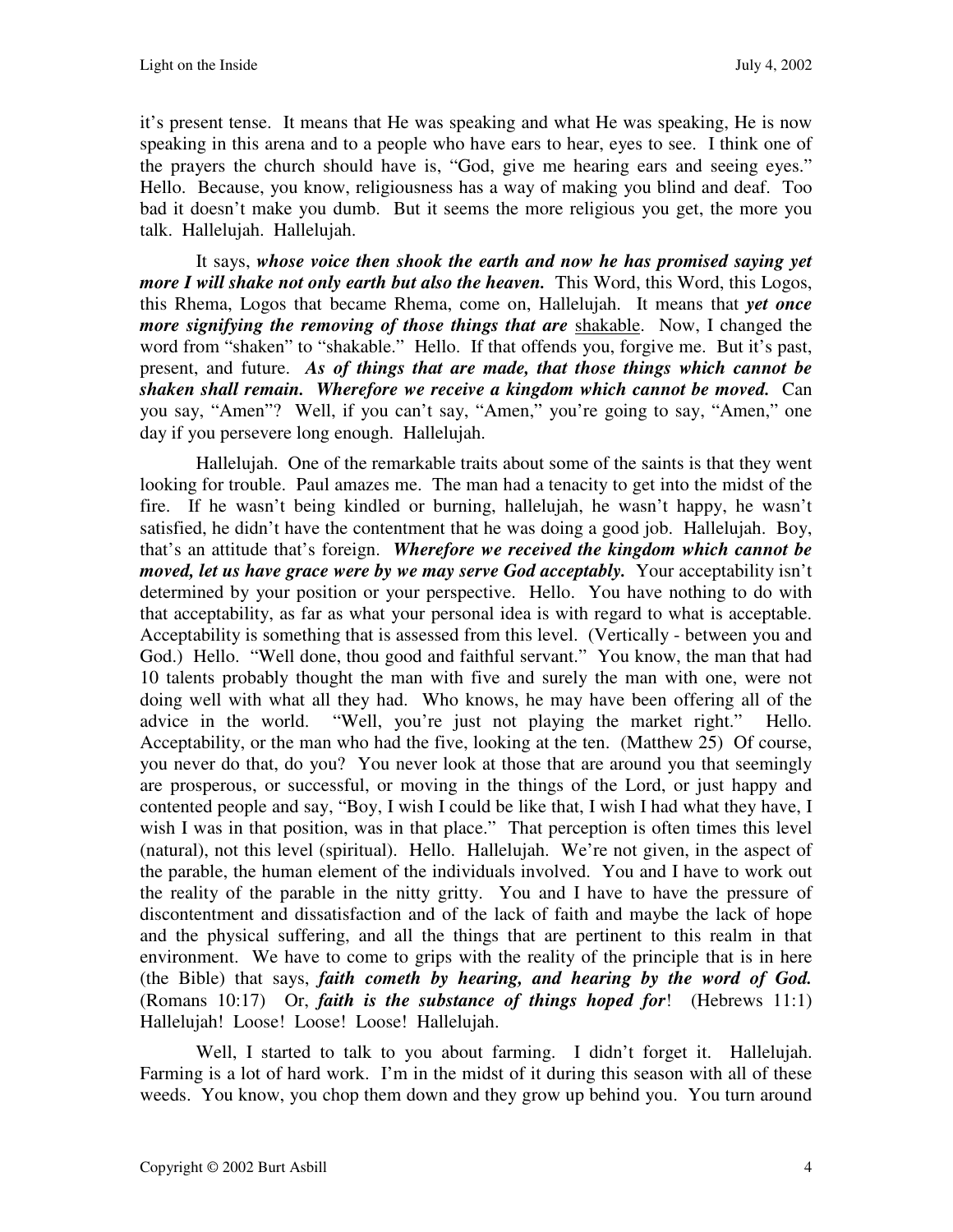and you say, "I just chopped you down!" I could spend all week just going up and down the same aisle. I get down to the end and it seems like I could turn around. I leave my machine down there. "See this machine? If you come up, it's going to cut you!" I'm trying to threaten them, scare them to death. Doesn't work! Huh? Doesn't work! The weeds still come up, and the things still happen! Farming is hard work, but you know, I had a revelation. The farming aspect of it is a lot like the church. There is so much in the Bible that speaks about farming. It talks about breaking up the fallow ground. (Jeremiah 4:3) It talks about the parable of the sower. (Matthew 13) All of those things there are pertinent to farming and the things in the environment of farming. They're dealing with Sonship. The Bible oftentimes symbolically speaks of our body as earth. Hello. Hallelujah. When God says, "Break up the fallow ground," He's talking about the plow. Hallelujah. You know, I don't know if you've ever watched a plower plow, but they get these monstrous plows. Some of them don't look so big because they're buried. They cut down into the depths of the earth. They cut down, down through what they call the disc pan. You know, you can get into tribulation and trouble and it can harden you somewhat. Do you understand? It's like out here, I take a disc and I run it back and forth across the land. I run up and I run it down, I run it up, I bring it down. The next week I'm out there and I run it up, I run it down, but the scraping of the disk down about 2 inches creates what they call a disc pad. It packs the dirt. It packs the dirt of the ground and the disk is not able to cut through that dirt. If you can, imagine dirt that hard. Dirt can be so hard that you can sow a seed in it and it grasps hold of the seed around it and it compacts it. It holds it there, and the seed is not allowed to germinate. Or if the seed germinates, it resists the growing and the development of the plant. You know, you can walk out here on some of this ground and you can pull a plant up, and all of its roots are mingled in on each other, all wrapped around, introverted. Hallelujah. That's a lot like humanity. That's a lot like this earth. It takes the plow to come in and to put down, it goes down 6, 8, 9 inches into the ground and takes up a swath of dirt maybe 12 inches across and it rolls up and rolls it over. It exposes everything, all the roots, all of the dirt, and all of the bugs. Hallelujah. Does that sound a little familiar? If that isn't enough, if that doesn't do what needs to be done, they have what they call a chisel tooth. The size of the tractor determines the size of the tooth. The harder the ground, the deeper you want to go. So you get a bigger tractor. The chisel tooth is sometimes 3 feet long. I've seen them 6 feet long, and they put that thing down into the ground. Now, the next time you see somebody farming, I want you to think about what we're talking about this morning. Hallelujah, and how it applies, how it is applicable to your life! Hello. Next time you get into a contentious position, hallelujah. Next time you have some sort of personality conflict, hallelujah. Next time someone rises up with you, and you hear the snap of the whip, and you feel the crack on your back, I want you to think about the plow! Hallelujah. I want you to think in your mind, visualizing this tractor running up and down your back! God's wanting to break up the fallow ground, God's wanting to loosen up the soil. Why? He wants the roots. *Therefore be rooted and grounded*, hallelujah, hallelujah! Hallelujah. (Ephesians 3:17) There's sometimes the need of external assistance. It's not called meddling. It's not called interference, hallelujah. It's not called harassment, it's called plowing. Hallelujah. It's called farming! God has ground that He wants to farm. Brethren, let me tell you, He's going to be shaking some things that you thought were unshakable. He's going to be doing some things in your life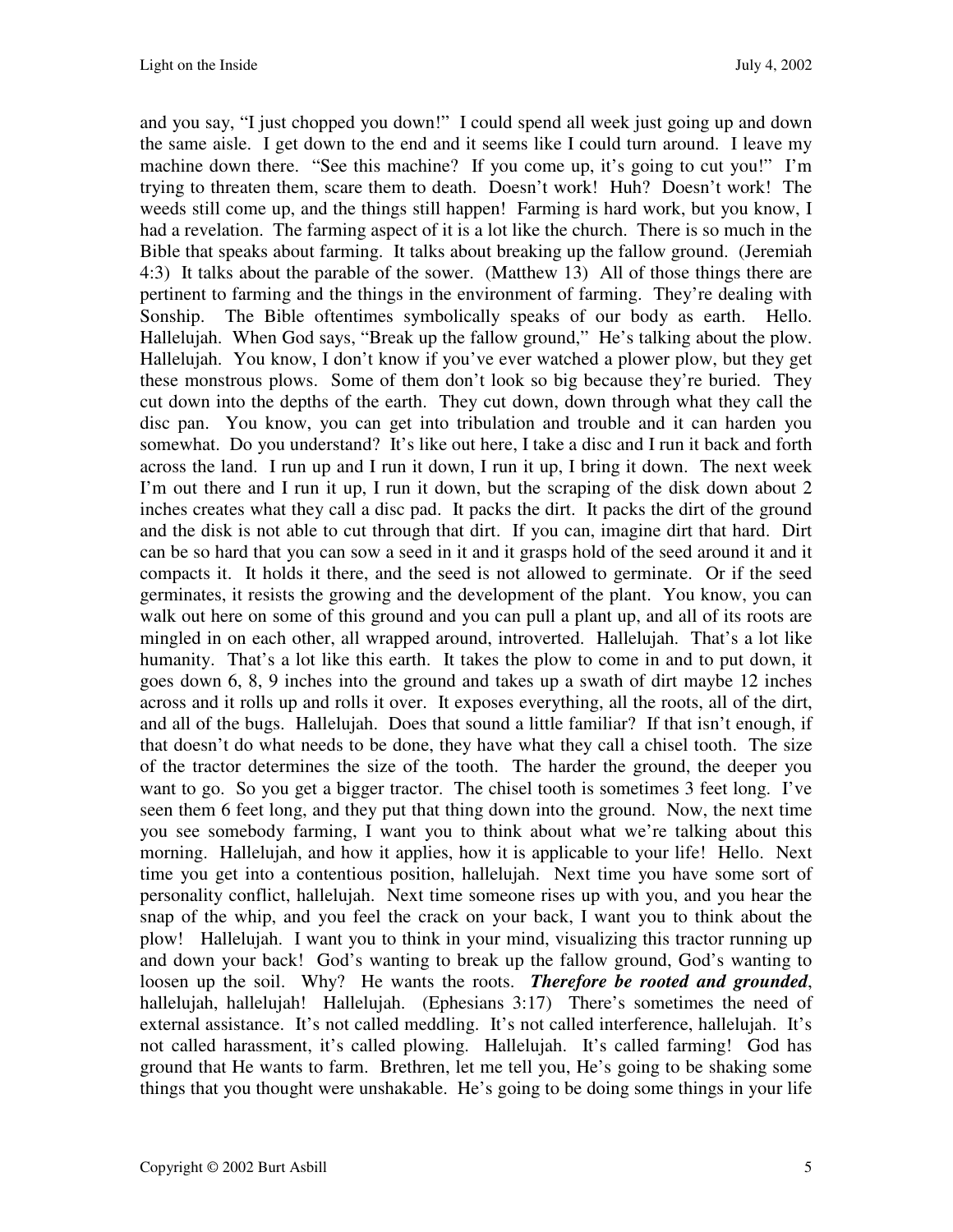that you thought were done and finished with, but because there yet remains something of a root, something of the character of Adam that needs to be exposed and needs to be dealt with, He's going to put you into that circumstance, into that situation, which is going to reveal it and give you the opportunity to have God remove it! God is in the removing business. Hello! Not moving business, **RE**moving business. Hallelujah.

I tell you, I had a dream one time. There's a scripture that says, *Unless a seed* do what? Die. I didn't hear you. Die! I really don't think you believe it. *Fall into the ground and dies*. (John 12:24) I had an experience one time that I thought I was dying. I was a young man and I was kind of on fire for the Lord and I was wanting the things of God and I was into the Sonship message, the firstfruit company, the two witnesses people and I wanted God! Hello. And I said, "Yes, I'll die for God!" Hallelujah. He must have thought I meant it because He put me in a situation, a physical situation. I had a physical malady and it could have been serious, but it wasn't as serious as I thought. Nevertheless, God was trying to demonstrate something to me in the experience that I had. I had a collapsed lung. I don't know if you know what that is. It's like your tire out here if it goes flat, only this tire was on the inside of me. And you need it to breathe. I was going on about my business, I was a young man. Hallelujah. I thought I was too young to die. You know, most of us are always too young to die. I'm still too young to die, but I was a whole lot younger than I am right now, and when this experience came on me, I had this severe pain. Which arm was it? I think it was my right arm. Come shooting up in there, into my shoulder, and right back here. Severe pain. You know what I thought? Heart attack. "Oh, God, I'm going, I'm going, I'm going. I'm going." Of course, you wouldn't have done that. Boy, I got on the phone to everybody who could pray. Hello. I got on the phone to everyone, "Oh, I'm ready to go, God!" "Please pray for me that God don't take me! Help, I'm in distress! I'm having a heart attack!" And it got worse, it got worse and I was gasping for breath. You know, I was taking these little short breaths, I couldn't inflate. I was suffocating, I couldn't inflate. **Fear!** Fear was rising up in my belly, do you hear me! The entity, the personality of fear was rising up in my soul, giving me a taste of hell! Hallelujah. Hallelujah. Hallelujah.

Well, I found out I wasn't really ready to die. I wasn't as committed as I thought I was. I was telling God, "I've got all these little babies. God, who's going to raise them? Who is going to do the job? I got this calling and election on my life, God. Don't you see I've got it written down in prophecies?" Of course, you never do that, do you? "What about this word here, God?" Then they took me into the hospital and I was sitting there in the chair and I was gasping for breath and turning blue, and they're… talking. The nurse and the doctor are talking. I was looking, "I'm dying! I'm dying, don't you see I'm dying? I can't get no breath! Do something! Save me!" Does that sound a little familiar? I mean, there are circumstances and situations, we can get into a financial bind… "Oh God, please, please, please, please. I don't want to file bankruptcy, I'll be a reproach! My credit history will be ruined! I'll be a blot on Your name, big blot! My name won't be 'Burt' in the heavens, it will be, 'Big Blot!' God, do something for Your sake!" Oh yeah, ha ha ha. We can get very spiritual about that, can't we? It says in the Bible here, He made Himself of no reputation. Hello. Hello. He made Himself of no reputation! (Philippians 2:7) Hallelujah.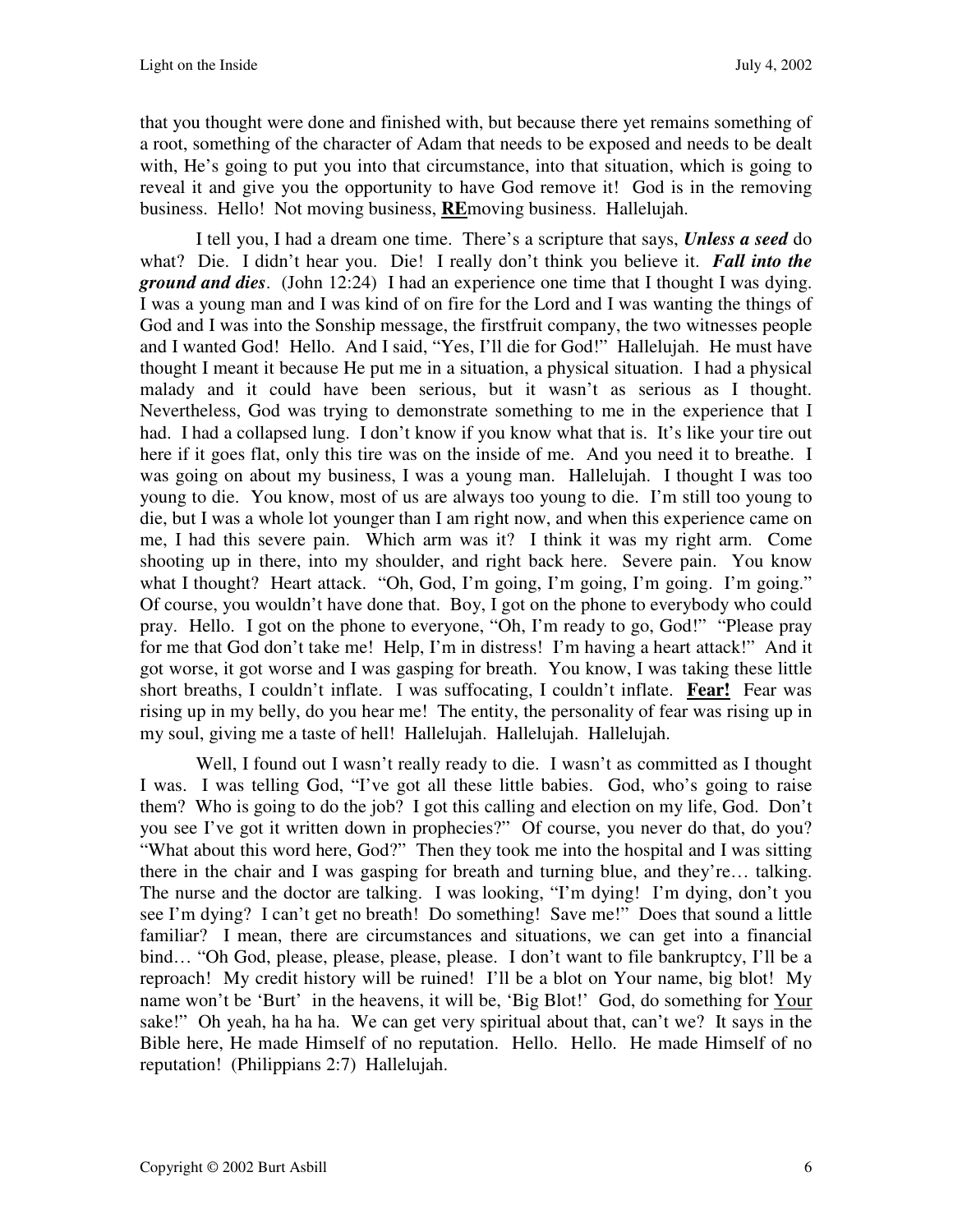God is in the business, He says unless a seed fall in the ground and die. When I first came in this message, I don't know, I've been in this message probably 35 or 40 years. Every time I preach it, it gets longer. Maybe that's because I'm getting older. We talked a lot about death to self. Nobody wants to talk about death to self anymore. You become harsh and judgmental, you become someone that is critical if you begin to talk about death to self! But the Bible tells me that I must die in order to live. Hello. My ambitions have to die. You know, I once had ambitions other than to do what I'm doing. Did you know that? The last thing in the world that I wanted to do was to do what I'm doing. Hello. Back there in the very beginning, there were things that I enjoyed, much to the surprise of many different people. You mean, you were like that? Oh, yes! There were things that I liked to do. And God said, *All things are lawful*. "Oh, thank you, Jesus." I'm out the door with that - ah ah, wait a minute - *not all things are expedient*. (I Corinthians 6:12) You know, the expediency of God becomes more extreme, more extreme, more extreme. More demanding, more compelling, more restricted. The closer you get to Him with regard to this carnality, or maybe I should say, human reality. The human reality of this physical carcass that is birthed in Adam has the nature of sin. Loose, loose, loose, loose, loose! Paul said, "I am continually." You know, I would think that anybody, anybody who would come to a place where he had his house in order, was Paul. And yet, he says, "I am continually wrestling." I am continually struggling, bringing this Adamic nature under the authority, into the position, the place of subjection to God. (I Corinthians 9:27)

You know, it's not like a dog on a leash. We think it's like a dog on a leash. The nature of man. We keep it harnessed, we keep it muzzled. Hallelujah. We keep it restricted. What happens if you let go of the leash? What happens if the muzzle slips off? Hallelujah. Oh yes, what happens in the midst of that type of environment, in that type of a situation? Come on. Hallelujah, God doesn't want to muzzle it. God doesn't want to leash it. God doesn't want to pen it up. We pen it up. Feed it little bits of this, little bits of that, take it for walks, pen it back up. Come on. God doesn't want to pen it up. Hello. God wants to **kill** it! God wants to bring it down! Hallelujah! Brother Ravenhill said that the foot of the cross is crowded, the cross itself is open. Everybody wants to huddle, as it were, at the foot of the cross. Clasping, as it were, the wood. Oh, the precious Blood, hallelujah, that flows down and gives you some measure of relief. But it doesn't do for you what the situation and the circumstances of allowing your hand to be put upon the wood, hallelujah, and of submitting - it says, not a cry. You know, it says He didn't resist. There was not one ounce of resistance in his being, He submitted His hand to the nailer. Hallelujah. I believe He submitted His feet to the nailer. I believe He allowed them to drive it, I don't think there were 400 men holding Him down. He was submitting, he had a focus, he had a vision, hallelujah. It says, *for the joy that was set before him he endured the cross*. (Hebrews 12:2) He took upon Him the shame and the despicableness of damnation and hellishness, He took it upon Himself. Submitted it and allowed it to be nailed. How much more should we, who are called by His name, who have been ordained by His Blood to walk in His footsteps? What did He say in one of the Gospels? He says, when all manner of men speak evil of you, rejoice! (Matthew 5:11-12) Rejoice! We don't rejoice, we do the other rejoicing. It's called mumbling and complaining. If we don't do it out loud, we do it in our mind! It's leashed, do you hear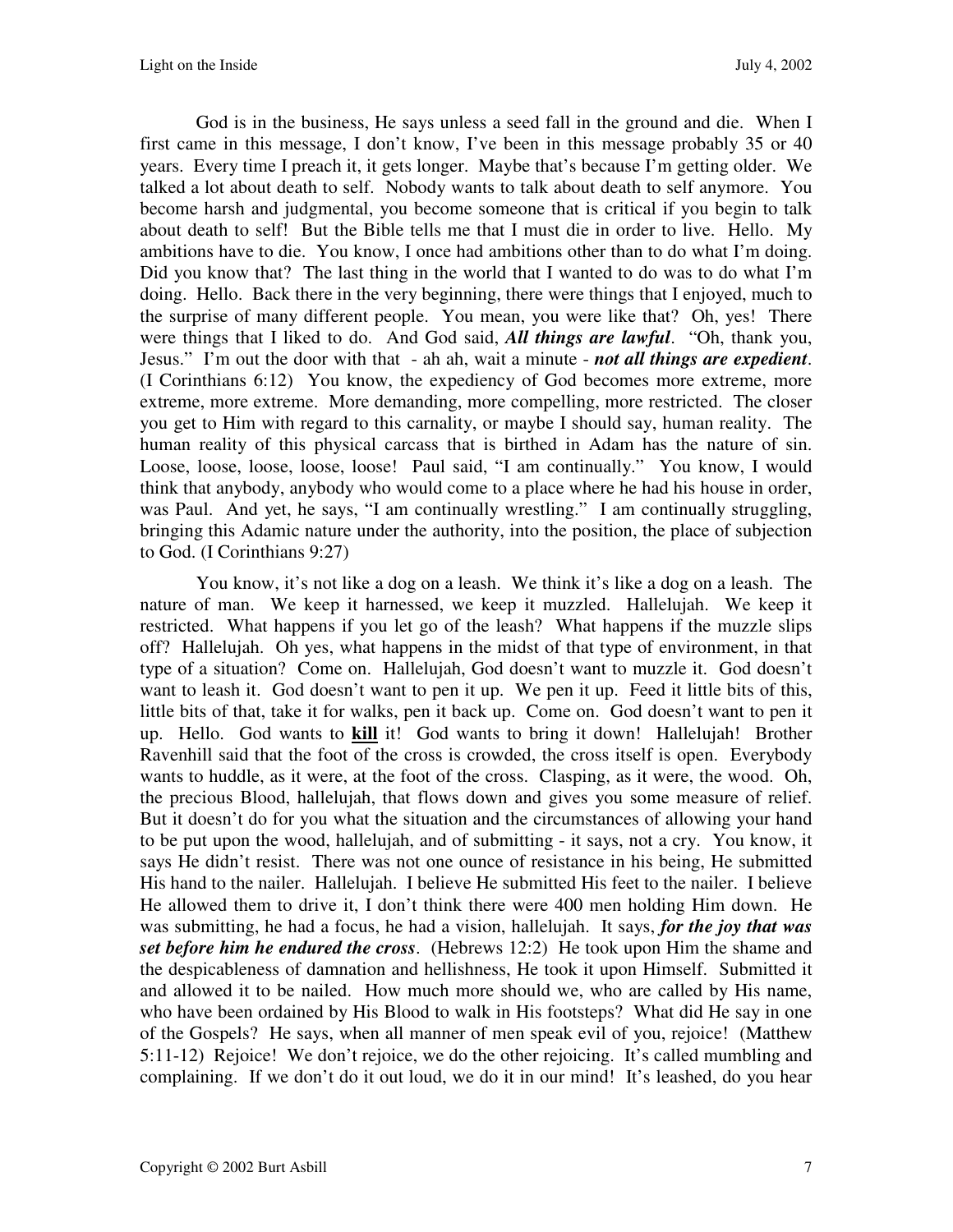me. We've got it on the short leash, on a short muzzle, it's in our minds! Hallelujah, it's not good enough to just not have it come out of your mouth.

Do you know what? I found out something very astounding. The sin wasn't external, the sin was internal! I was a chain smoker when I was in the world, coming to the Lord. And I had a spirit of alcoholism that was hard after my soul. It's a familiar spirit to my family. And it was after my soul, do you hear me? It was after me to bring me in to the hall of fame, of shame. He wanted to write my name, as it were, upon his walls! Here's another Asbill, right next to Grandpa. And Great-Grandpa. And Great-Great Grandpa! Hallelujah. Hallelujah. So when I came back to the Lord, I required of God to deliver me of my propensity to smoke, to drink, and all the other things! Hello. You know something, it must have been the stage and the framework for which God would walk out through my entire life, because I said to God, "If you can't deliver me, then kill me!" That's all He was waiting for. Because then He began to move in my life in a marvelous, marvelous, marvelous way. Marvelous experience. God met me in a mighty way, do you hear me? He took away the physical addiction. I mean, I got up off of the floor free of cigarettes, free of the drink, free of the other stuff, free, free, free, free, free! But you know what? It wasn't a week down the road that I began to contend with it inside! The sin was inside! The thing that was wanting, the thing that I was doing on the outside was not outside, it was inside! It was something that was written in my mind! It was something that was written in my emotions! It was something that was written in my soul, do you hear me? Thou shalt drink. Thou shalt smoke. Thou shalt carouse around. Thou shalt - I said, "God, change me, irrevocably change me. Something has to change inside of me!" This time it wasn't so easy. This time it wasn't just a visitation. This time it was adversity and **fire**! I got put into one situation after another where smoke was being blown in my face. All the profanity of the world was coming into my ears. All the sensuality of the world was coming into my mind, into my eyes, and into my soul! I had to sometimes plug my ears and close my eyes and say, "I rebuke you, Satan, I will not submit to you! I will not submit to you!" Day in, day out, week in, week out, month after month, year after year, year after year. One day. One day, hallelujah, I heard the chain snap! Hallelujah! I'm telling you, **something broke in here**! No longer fettered! No longer tied to nicotine or alcohol or sensuality! Something broke! Something was devoured by life! It wasn't just a breaking of something, it was the breaking forth of something that took precedence and power over the death that was in me! Loose, loose, loose, loose! Death being swallowed up by life!

Fire! Fire!! It takes fire!!! You know, you come into the tabernacle with fire. You do. You know, it's not the Cadillac and the \$250,000 home, the shiny rings on all of your fingers. That isn't prosperity. **That's lust and greed!** That's pampering and petting! It says, *the son of man had no place to lay his head.* (Matthew 8:20) Hallelujah. You know, when we go down for the night or wake up in the morning and we have our time of prayer, the thing that my wife prays for very often is, "Thank you, God, for the bed we sleep in." Some people are sleeping in some places with no beds. They are every bit as much a child of the King as you and I are a child of the King. Is it that they're just doing and having to suffer in a different way than you and I? No, no, no, I don't believe it. I believe there is a position, there is a place as the rich young ruler came to Jesus. (Matthew 19:16-22) My goodness, have you ever thought about that? Hallelujah. Death to self is a very real message, it's a very pertinent message. You had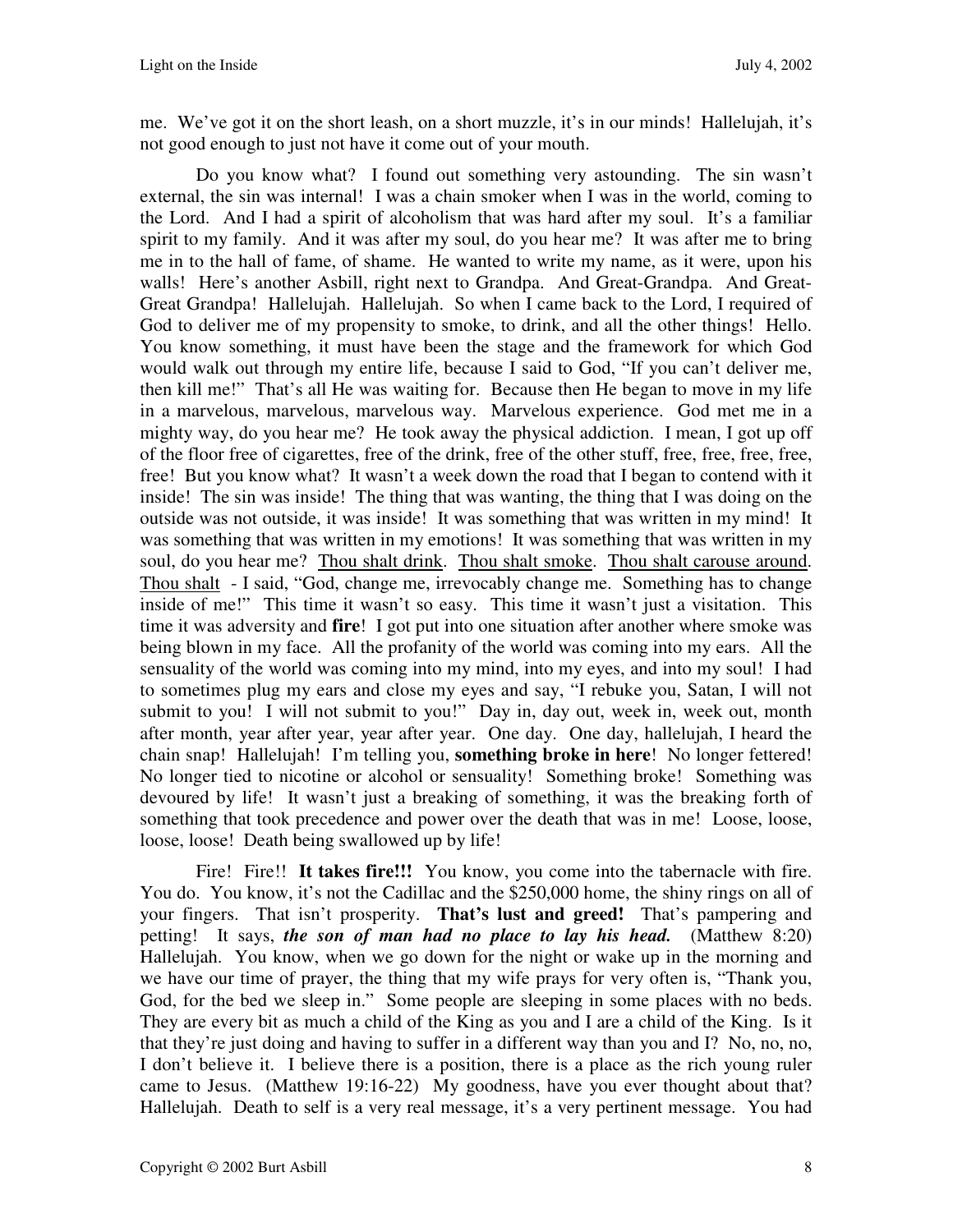fire when you came into the tabernacle. You were immediately confronted with the brazen altar and with the propitiation of our sins. "Oh, that was Yashua." I don't know about you, but there was a certain amount of dying that I had to do in order to be Christian. You know, I'm not a man that makes a lot of friends. I am not an effervescent personality, but when I do make friends, they're friends. And I'm very loyal. You don't see a whole lot of that anymore. I'm very loyal. I don't take the friendships lightly.

You know, when I got converted, I didn't know anything. There wasn't anybody to teach me that God talked to people. I didn't know that God talked to people. I thought you just went to the Baptist Church on Sunday morning, Sunday night, Wednesday night. Sunday morning, Sunday night, Wednesday night. Sunday morning, Sunday night, Wednesday night. Sunday morning, Sunday evening, and Wednesday night and occasionally you had a revival. And you got revived - to go to church on Sunday morning, Sunday night, and Wednesday night. I didn't know that God talked to people. Didn't know that. I didn't know that, I didn't know that, I didn't know that there were requirements. I didn't know there were requirements. The law was something that was thrown out in the Baptist Church. We were saved by grace. There were no more rules, there were no regulations, you were just saved by grace. And you went to church - Sunday morning, Sunday night, and Wednesday night. And occasionally you had a revival. I didn't know that God talked to people. One day I was coming home in my car, and if you didn't know my car at that time, God had to talk pretty loud because I was a young man, and I had this souped up car with these big exhaust things. You know, it's amazing, God talked over the muffler noise. He talked where I could hear Him. He said to me, "Thou shalt not be unequally yoked." I slammed on the brakes. I jumped out of my car. I looked in the back seat. I didn't know that God talks to people. I didn't know that. I went to the Baptist Church! That was for the dispensation of the apostles. That was for the place and the realm of bygone days! Then I thought I was going crazy, and the devil said, "Aha, see what religion does for you? It makes you crazy." I got back in my car, I drove at a very moderate speed, listening, and then I was getting all comfortable again in thinking that, "Well, that must have been a figment of my imagination." I pulled up to my house, shut down the motor, and all of a sudden I hear, "Thou shalt not be unequally yoked." I jumped out of my car! Well, thank goodness my mother was a praying woman, and she knew the Bible. I said to her, "You know, I had this strange experience. I just want to relate it to you, maybe you can give me some insight as to what is going on, if I'm losing my mind or what. But I keep hearing this voice." She says, "Well, what does the voice say?" I thought she was going to say, "Voice? You hear a voice?" But she said, "What does the voice say?" And I said, "Well, it says, 'Thou shalt not be unequally yoked.'" She says, "Well, that's a verse in the Bible." I said, "It is? You must be kidding me." She says, "No, let me show you where it's at." And she took me to the Bible, opened it up, and showed me the verse. (II Corinthians 6:14) So I began to pray about that verse, and began to pray about that experience, and I began to understand what God was saying to me with regard to "being saved." Hello. You know, I had formed an affiliation with some men that were what I called friends, people who had extended to me kindness. Several of them were married. They had opened their homes to me as a single person, and I would go over to their houses on particular nights and we would play poker. We would have fun, you know. Just fun. I was now saved, hallelujah, and I was trying to talk to them about being saved as if I was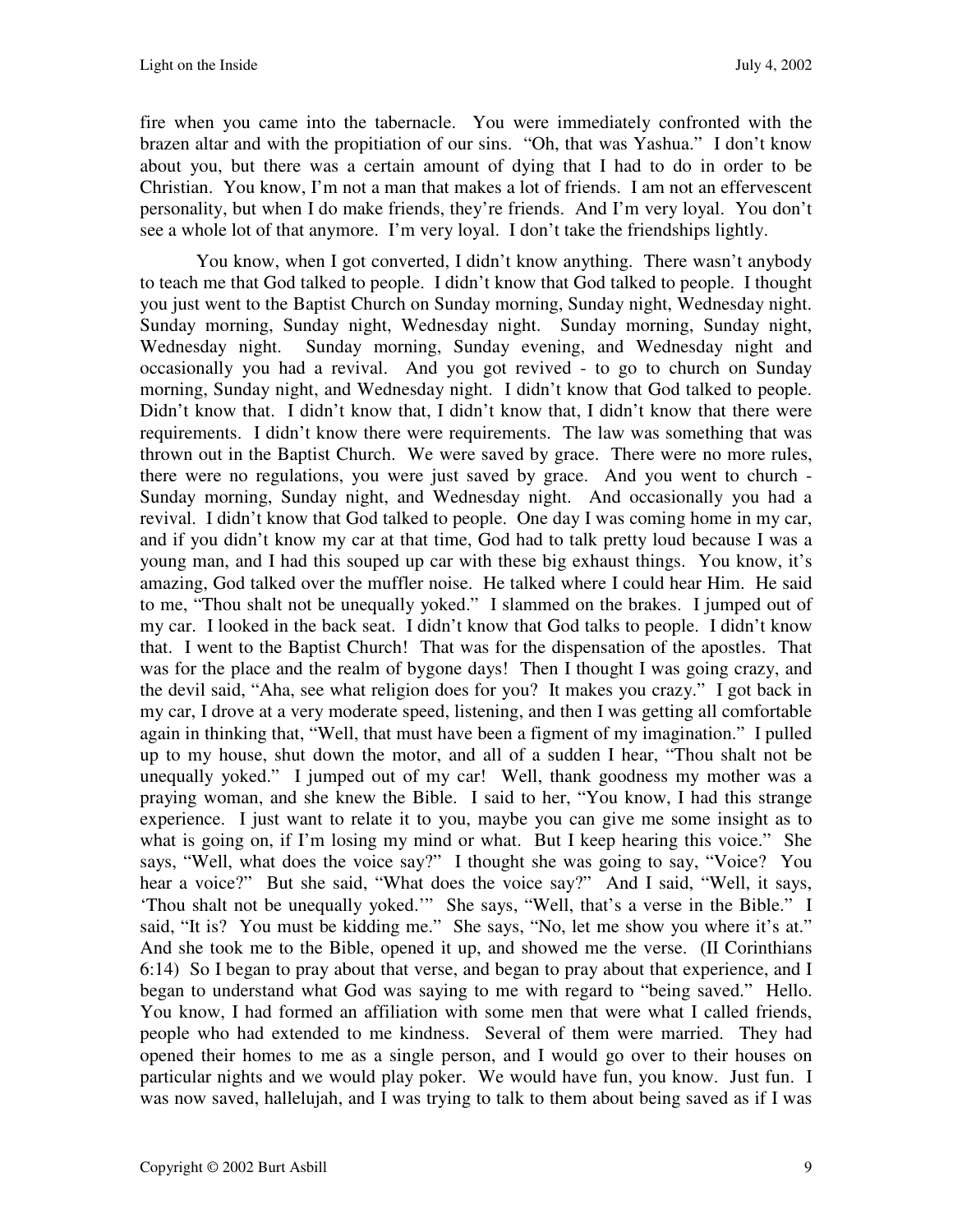doing them some good. I was infecting their environment. They're swearing and I was telling them, "You shouldn't talk like that," and they began to ask me, "Why?" and I told them, testifying to the power of God to redeem them. What could be more right? What could be more in the line of doing the will of God? The problem was, I wasn't dead! Hello. I hadn't come to a position or a place of strength and vitality. I had no virtue that had been established from walking, as it were, with the Lord on a day-by-day basis. God knew that up ahead of me was a cavern and there was a potentiality of defeat, destruction, and damnation, so He spoke a word! Well, I don't know if you understand the ramifications of all that, but I had to cut the relationship. I'm telling you, it hurt in here. There's something of a price that you and I have to pay with regard to walking in the things that pertain to the kingdom! Hallelujah. Hallelujah.

There's a position, there's a place of servitude. You know, the Bible has a lot to say about a servant and a slave. When it refers to you and I and our relationship with God, our relationship with other individuals, it doesn't always call us servant, sometimes it calls us slave. Slave has no rights. Slave has no ability to choose or to do of his own whim or his own desire, he has to do what the Master tells him to do.

We are living in a very precarious time. We are living in a very precarious time, and we are at the position or place of having to make certain decisions that are unchangeable decisions. Unchangeable decisions, do you hear me? **Unchangeable decisions**. They told the story of one of those ladies that got on one of those planes that they used as a missile on September  $11<sup>th</sup>$ . She made a decision to cancel her flight on one day in order to attend a party for her husband. Had she gone when she was appointed to go, she would have been alive today. She made a decision that was irreversible. Irreversible! Irreversible! We are living in the time frame of the irreversible decision making process! Let us submit ourselves unto God! Let us submit ourselves unto the will of God! Let us move in the unction and the anointing of the authority that is given to you and I to deliver ourselves of the propensity of our humanness. Aspirations and desires on a natural level have nothing to do with spiritual reality, unless the naturalness of the circumstance is ordained by the will of God! You and I cannot make a decision outside of the realm of what we call the will of God! Hello. You and I cannot make a decision about anything of any consequence that will have an effect without knowing the will of God.

Let me give you just a little example that God did for me the day before yesterday to establish this fact for me. We had been working out here. It was very hot, and I decided I was going to go down and get something to drink at the 7Eleven. I went down there, and I got something to drink, got back in my van and pulled out, and was going to come back up to the building here. Then another thought came into my mind. I decided to follow that thought, do you hear me, so instead of turning to the left, I turned to the right coming out of the parking lot. I drove down to the stoplight, and it was a moment of carelessness when I was at the stoplight. Now, had I done what I originally intended to do, and not followed the other thought I would have avoided the circumstances that happened at the stoplight. I came to the stoplight, there was one vehicle in front of me, it was making a right turn. And you know how you do, you come up to that stoplight, you see the guy in front of you, he looks to left, looks to the right, his vehicle begins to move. You look to the left, and by the time you look back, your vehicle is already moving, too.